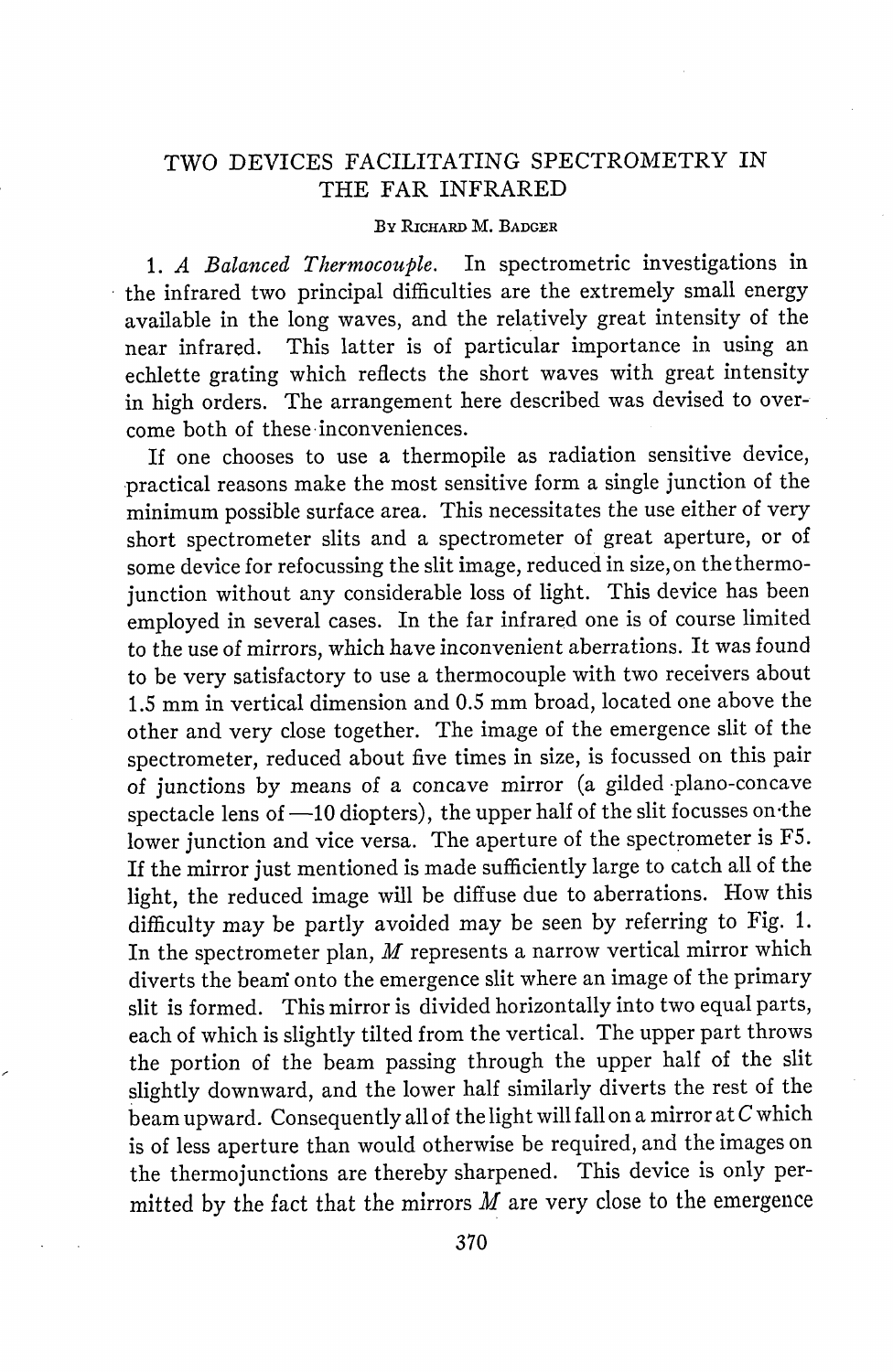slit. Evidently the linear vertical emergence slit must be replaced by two half slits, coinciding at one end but making slight angles with the vertical, as shown in  $B$  of Fig. 1, which is a representation of the thermocouple arrangement and spectrometer slits in perspective.

For the spectrometer shutter, is used a very thin piece of glass, a plate of rock salt, or some other material which is transparent out to about  $4\mu$ , but opaque to radiations between 30 and 100 $\mu$ . The shutter is placed before the primary slit and closes the upper and lower slit halves alternately. Now the wavelengths shorter than  $30\mu$  are cut



FIG. 1. *A. Plan of spectrometer. B. Thermoelement arrangement in perspective.*

down as much as possible by the use of rough mirrors and soot filters and a quartz window at the slit; but since that radiation which does get through falls about equally on both thermojunctions, the net effect is zero, and even if its intensity fluctuates no galvanometer deflection results. By a motion of the shutter, however, the long infrared rays may be caused to fall either on the upper or lower thermojunction and a double deflection results.

We have found this arrangement much superior to another means of doubling the galvanometer deflection, namely mechanically moving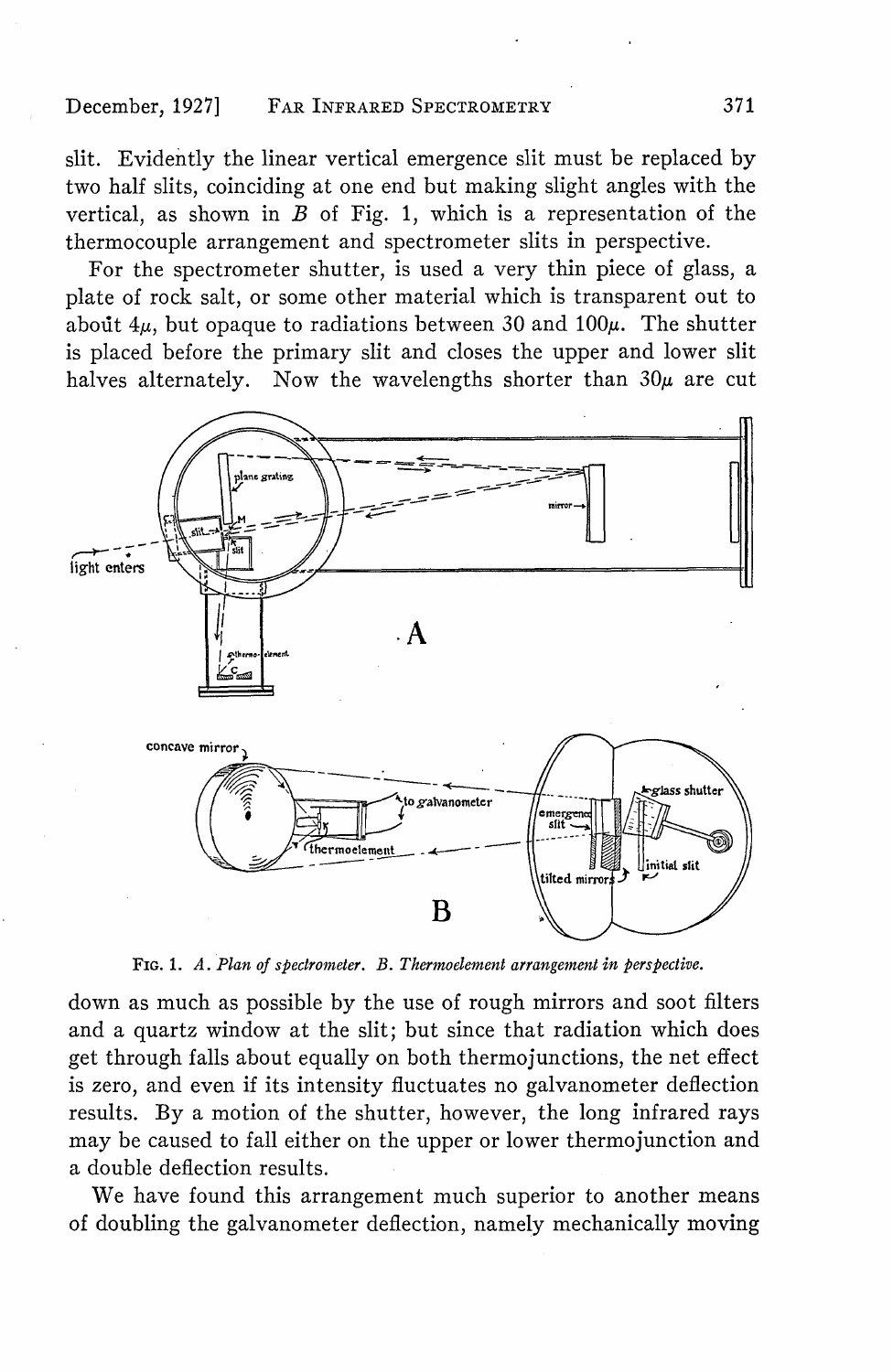the thermocouple so that the slit image falls first on one and then on the other junction. The symmetry of the device described cuts down drift due to heating or cooling of the apparatus, and such drifts as are observed are usually to be ascribed to thermal potentials in the galvanometer.

This device, together with a d'Arsonval galvanometer of sensitivity  $2.4 \times 10^{-9}$  ampere per mm at 1 meter, has been sucessfully used in investigating the absorption spectrum of hydrogen chloride between 70 and  $100\mu$ <sup>1</sup>



FIG. 2. A. Section through a part of grating. B. Grating assembled in its frame.

2. *An ideal echlette grating.* The writer has experimented with several forms of reflecting grating in an attempt to find one which will economically utilize the small intensities available in the far infrared. A form was first tried which has been employed by Witt.<sup>2</sup> This consists of a silvered glass mirror from which half the silver has been removed in equally spaced strips. Unfortunately glass in general reflects the far infrared rather well and the contrast between silvered and unsilvered glass is not nearly so great as is desirable.

The most efficient form of grating is of course that known as the 'echlette." We have made some attempts at ruling very coarse gratings

**<sup>1</sup>** Badger, Pro. Nat. Acad. 13, p. 408; 1927.

<sup>2</sup> Witt, ZS. f. Phys. *28,* p. 236; 1924.